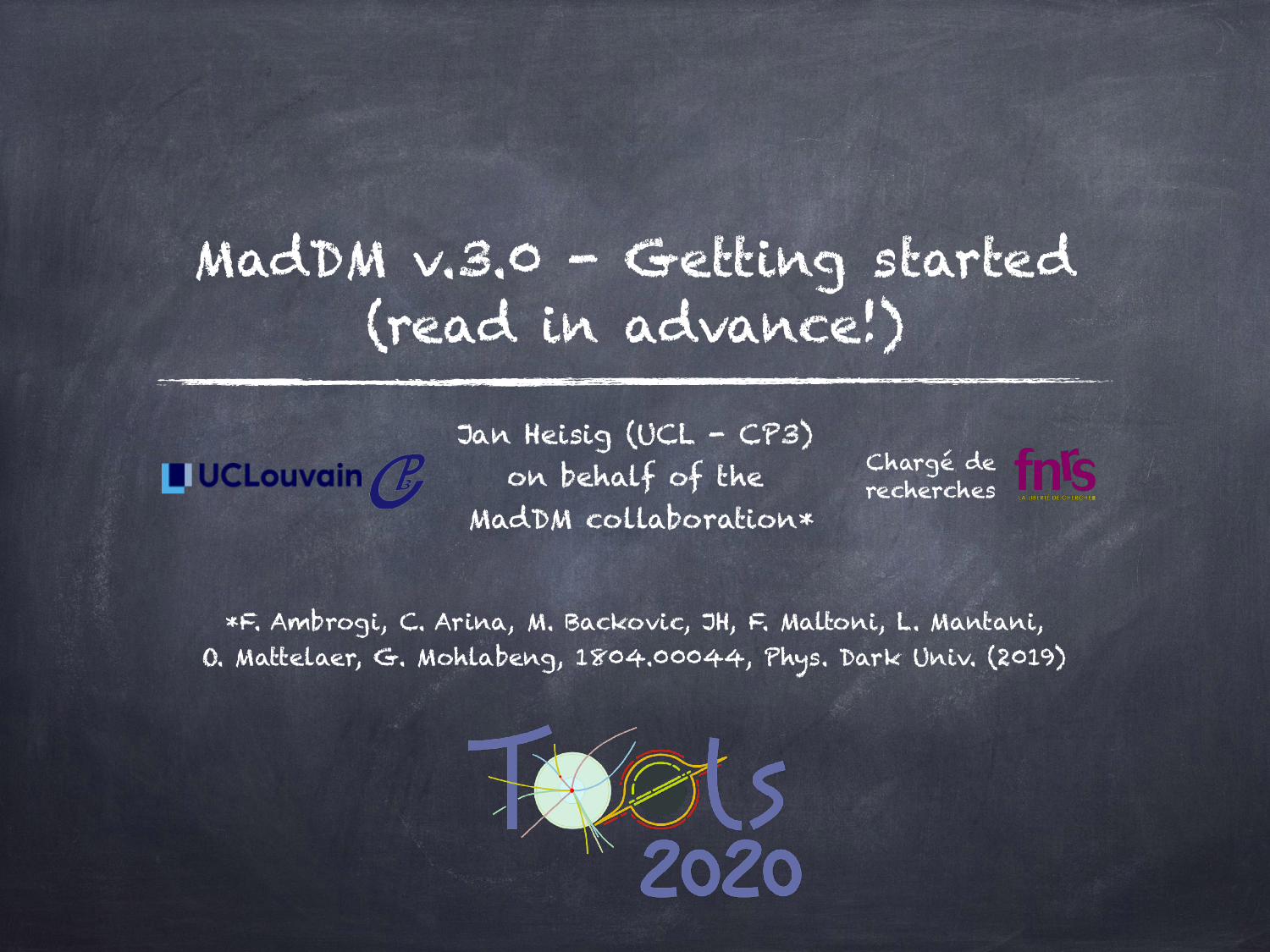## Getting started - Installation

#### 1. Download MadGraph5\_aMC@NLO v2.6.X, *e.g.*:

yourdir\$ wget [https://launchpad.net/mg5amcnlo/2.0/2.6.x/+download/](https://launchpad.net/mg5amcnlo/2.0/2.6.x/+download/MG5_aMC_v2.6.7.tar.gz) [MG5\\_aMC\\_v2.6.7.tar.gz](https://launchpad.net/mg5amcnlo/2.0/2.6.x/+download/MG5_aMC_v2.6.7.tar.gz)

#### 2. Unpack and start MadGraph5 aMC@NLO:

```
yourdir$ tar -xzf MG5_aMC_v2.6.7.tar.gz
yourdir$ cd MG5 aMC v2 6 7/
MG5 aMC v2 6 7$ bin/mg5 aMC
New Version of MG5 available! Do you want to update your current 
version? [n, y, on_exit][60s to answer] 
> nMG5_aMC>
                                        Note: Do not update to latest version!
```
#### 3. Install MadDM:

```
MG5 aMC> install maddm
MG5 aMC> quit
MG5_aMC_v2_6_7$
```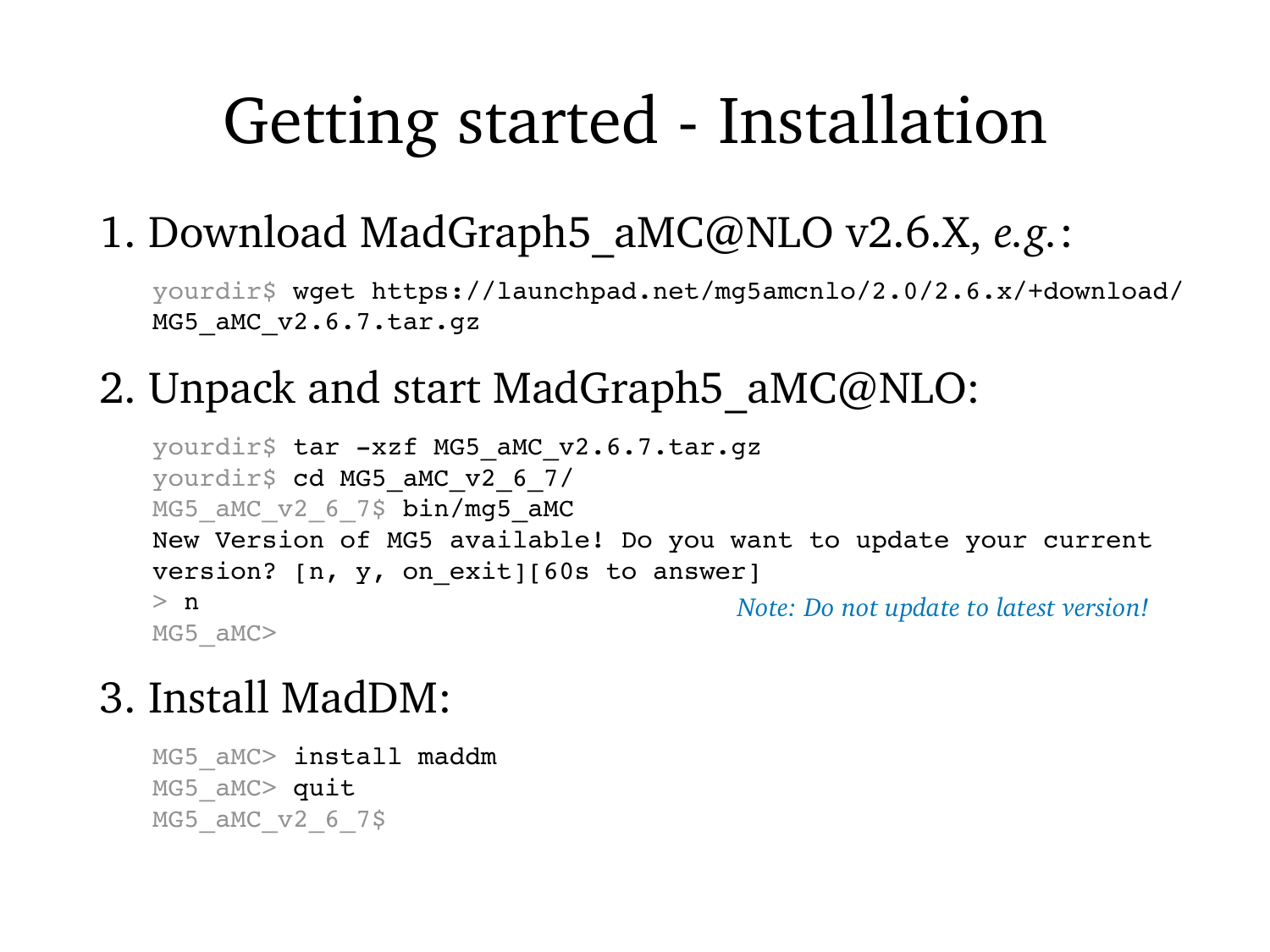# Getting started - Run MadDM

#### 4. Start MadDM and enter tutorial mode:

```
MG5_aMC_v2_6_7$ python bin/maddm.py
MadDM> tutorial
 ...
                                                         Note: Use python 2, 
                                                   python 3 not supported yet.
```
Now you enter the tutorial mode that guides you through the basic commands ...just follow the screen output!

### 5. Installation of dependencies for indirect detection:

The computation of indirect detection observables relies on further tools. When running indirect detection for the first time MadDM asks which ones to install:

MadDM> add indirect detection

 ... Which one do you want to install? (this needs to be done only once) 1. pythia8 shower (precise mode) [1410.3012] : will be installed 2. PPPC4DMID all (fast mode) [1012.4515] : will be installed 3. dragon propagation (precise mode) [0807.4730] : will be installed

4. dragon data from galprop input for dragon [1712.09755] : will be installed

Press enter to install them all.

*Note: installation can take an hour or more. Do well before the tutorial session!*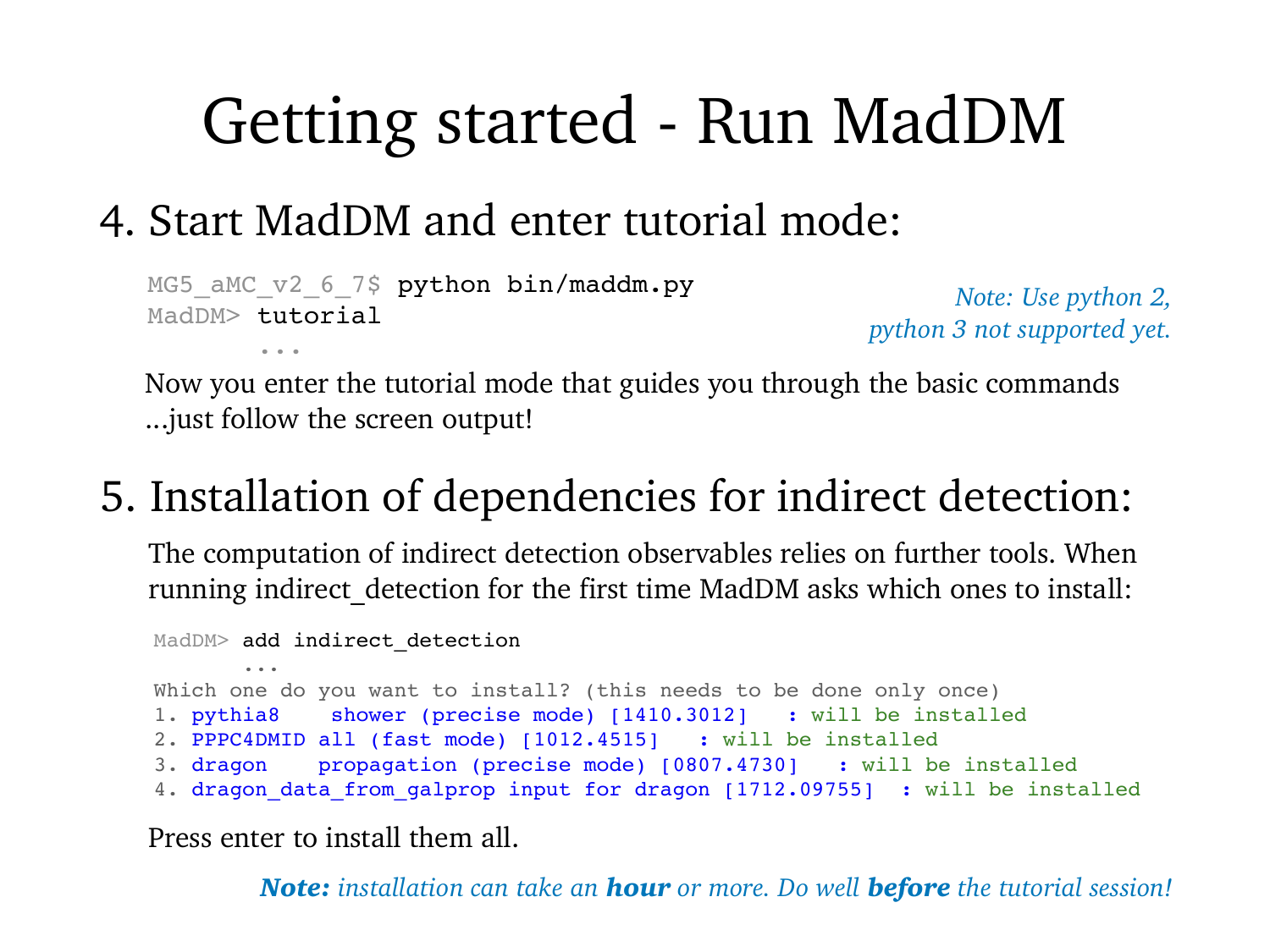# Getting started - Run MadDM

MadDM> install pythia8 The installation of dependencies can also be done at any time by just typing, *e.g.* and analogous for the other tools.

#### 6. Quit MadDM:

MadDM> quit MG5\_aMC\_v2\_6\_7\$

### 7. Load a new model

Particle physics models need to be written in the UFO format. To load your own model just copy it to the models folder and import it in MadDM:

```
MG5_aMC_v2_6_7$ cp -r path/to/YOURMODEL models/
MG5 aMC v2 6 7$ python bin/maddm.py
MadDM> import model YOURMODEL
```
*Note: A database of models can be found on: <http://feynrules.irmp.ucl.ac.be/wiki/ModelDatabaseMainPage> Simplified dark matter models to be used in tutorial can be downloaded from: http://feynrules.irmp.ucl.ac.be/wiki/DMsimp*